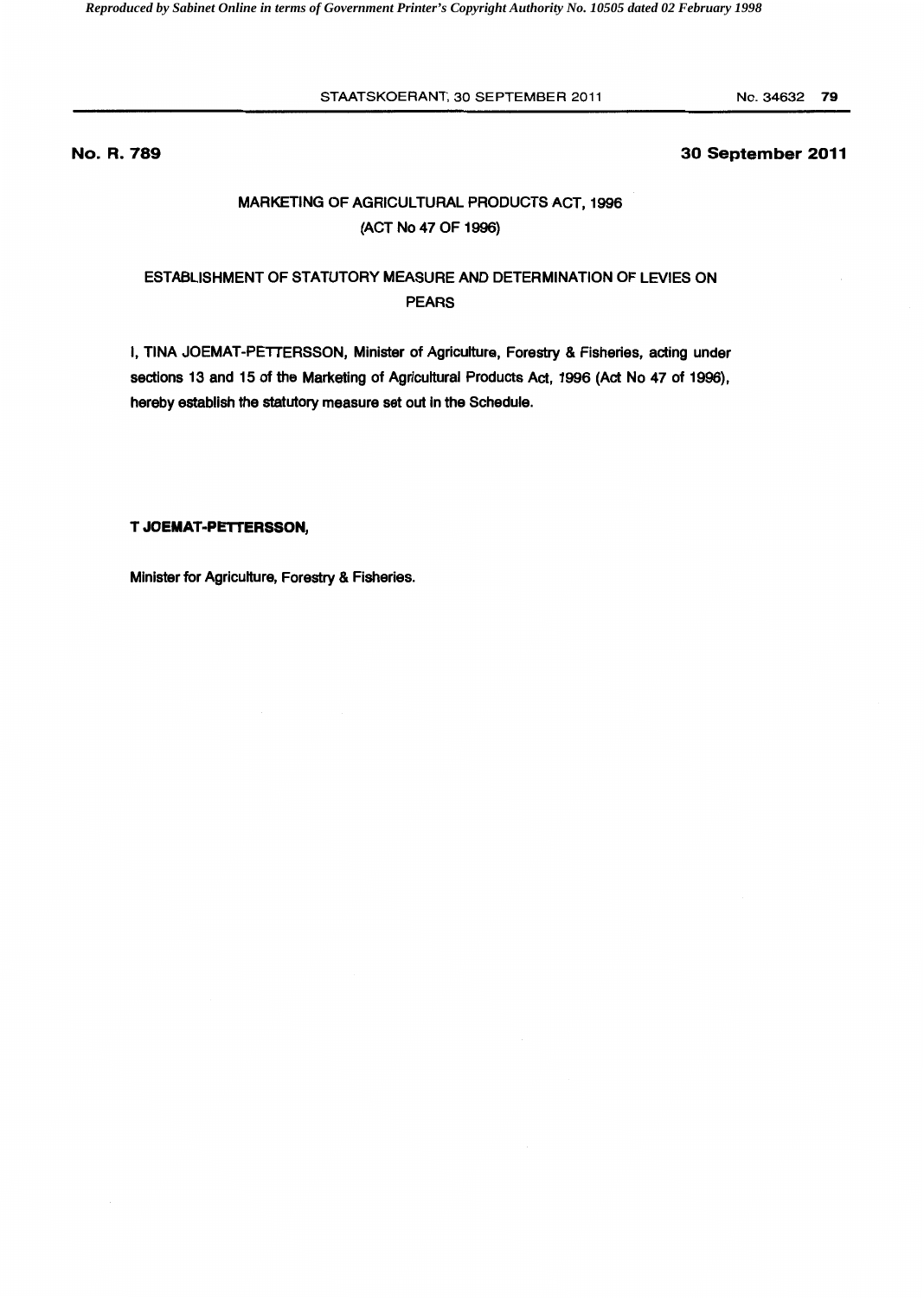# **SCHEDULE**

## **Definitions**

1. In this Schedule any word or expression to which a meaning has been assigned in the Act shall have that meaning, and unless the context otherwise indicates -

"Exporter" means a person who trade pears for export for his own account, or acts as an agent on a commission basis on behalf of pear producers;

"Importer" means a person or trader who imports pears for sale on the domestic market.

"Municipal Markef' means the national fresh produce markets as defined from time to time;

"Pear Producer" means a producer of pears intended for exports and/or fresh domestic consumption; and

"Retailer" means a person who trades pears on a retail level on the domestic market.

A person shall have a choice to register as either a producer or an exporter or an importer or municipal market or retailer. A person who is a producer as well as an exporter or importer must register as a producer and as an exporter or importer or retailer.

# **Purpose and alms of statutory measure and the relation thereof to the objectives of the Act**

2. The levy is needed by HORTGRO<sup>SERVICES</sup> to fund research projects, information and technology transfer; plant improvement functions and certification; market information and statistics; communication; trade and market access; and transformation and training for pears.

These measures are necessary to ensure that continuous, timeous and accurate information relating to the pear industry, is available to all role players in order for them to make informed decisions in the spheres as indicated.

The measure will not be detrimental to the number of employment opportunities or fair labour practice and will support the statutory measures relating to registration and the rendering of returns applicable to pears.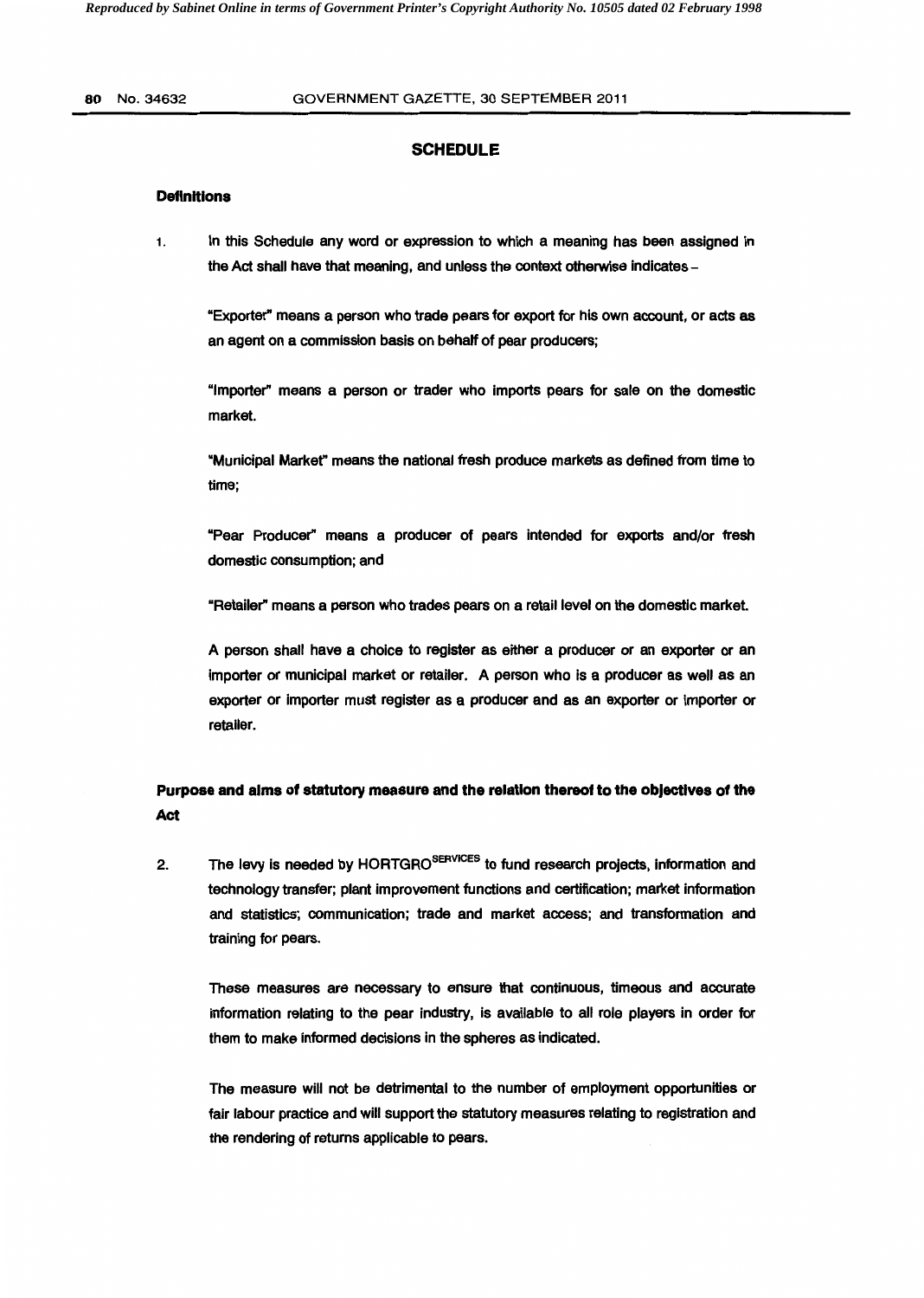#### STAATSKOERANT, 30 SEPTEMBER 2011 No. 34632 81

The measure will be administered by HORTGRO<sup>SERVICES</sup>, a company established in terms of the Companies Act (as amended), 1973 (Act 61 of 1973). HORTGRO<sup>SERVICES</sup> will implement and administer the measure as set out in the Schedule within DFPT Finance, a company incorporated under section 21 of the Companies Act (as amended), 1973 (Act 61 of 1973).

#### **Products to which statutory measure applies.**

3. This statutory measure shall apply to pears destined for export and/or import and/or domestic fresh consumption.

#### **Area In which measure shall apply**

4. This measure shall apply in the geographical area of the Republic of South Africa.

### **Imposition of levy**

5. A levy is hereby imposed on pears.

#### **Amount of levy**

6. The amount of the levy shall be:

|                                | 2011/12            | 2012/13             | 2013/14    | 2014/15              |
|--------------------------------|--------------------|---------------------|------------|----------------------|
| ∣ Fresh *                      | $3,2 \text{ c/Kg}$ | $3.4 \text{ c/K}$ a | $3,6$ c/Kg | $ 3,75 \text{ c/Kg}$ |
| *Domestic. Exports and Imports |                    |                     |            |                      |

on all pears on export (all classes) and/or import (all classes) and/or domestic volumes on municipal markets and retail level (all classes);

## **Pereons by whom and to whom levy shall be payable**

- 7.  $(1)$  The levy imposed under clause 5 shall  $-$ 
	- (a) be payable by an pear exporter on behalf of the producer from which such pears have been procured in respect of all pears exported;
	- (b) be payable by a municipal market on behalf of the producer from which such pears have been procured in respect of all pears sold on that market;
	- (c) be payable by a retailer on behalf of the producer from whom such pears have been procured in respect of pears procured by the retailer, and